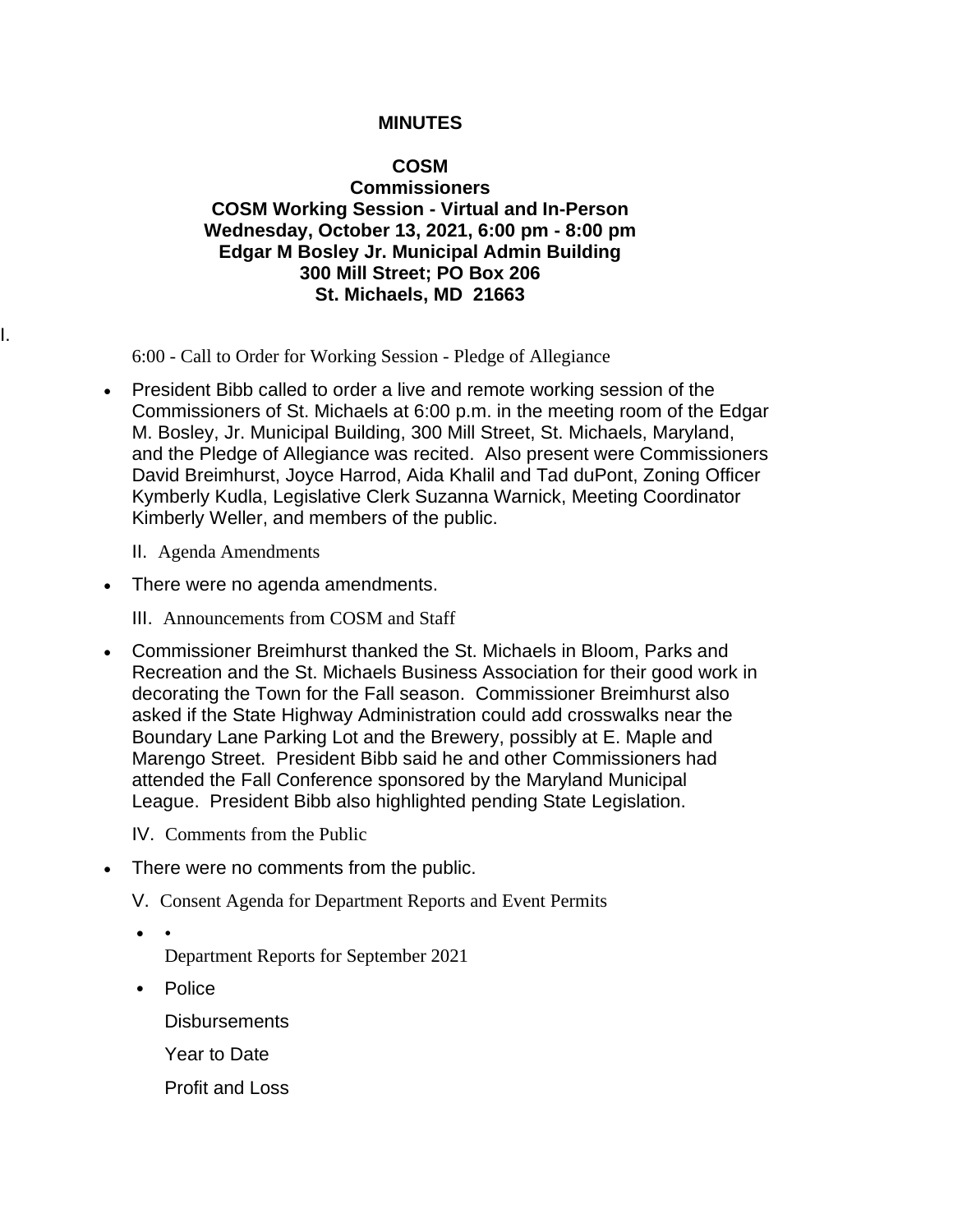Planning and Zoning Public Works Administrative Marketing and Communication

- •
	- Events
- - Public Event Application for Annual OysterFest Celebration at CBMM, including Sign Permit and Outdoor Speakers request, held on the Museum grounds on Oct 30, 2021 from 10 am to 4 pm; approx. 3,500 attendees;

- Public Event Application for Sea Glass and Coastal Art Celebration at CBMM, including Sign Permit and Outdoor Speakers request, held on the Museum grounds on Nov 20-21, 2021 from 10 am to 4-5 pm; approx 3,500 attendees daily.

- President Bibb called for comments or questions on the Consent Agenda, which included Departmental reports for the month of September 2021 and permit applications for the 2021 Oysterfest and Sea Glass festivals. There were no comments. President Bibb called for a motion to accept the Consent Agenda as presented. Commissioner Breimurst made the motion, which was seconded by Commissioner Khalil, and which passed on a roll call vote of 5-0 in favor.
- VI. Items for Discussion
- •

Town Planner -- Request for Qualifications

• President Bibb opened the discussion of the RFP applications for Town Planner. Town Manager Jeff Rhodes said the Town had received eight applications with a wide range of costs. Mr. Rhodes said staff was recommending approval of the lowest bid from the Fox Group of Annapolis, Maryland. Mr. Rhodes said Fox Group seemed to understand the Town's requirements and had thoroughly addressed the outline of the RFP. He said he would be comfortable dealing with them on the planning project. Commissioner Breimhurst said he would like to expand the scope of the properties to be looked at. Mr. Rhodes said he was confident that the Fox Group had the flexibility to include and review additional sites. As there were no other questions, Commissioner duPont made a motion to approve the bid of Fox Group. Commissioner Breimhurst seconded it, and the motion passed on a roll call vote of 5-0 in favor.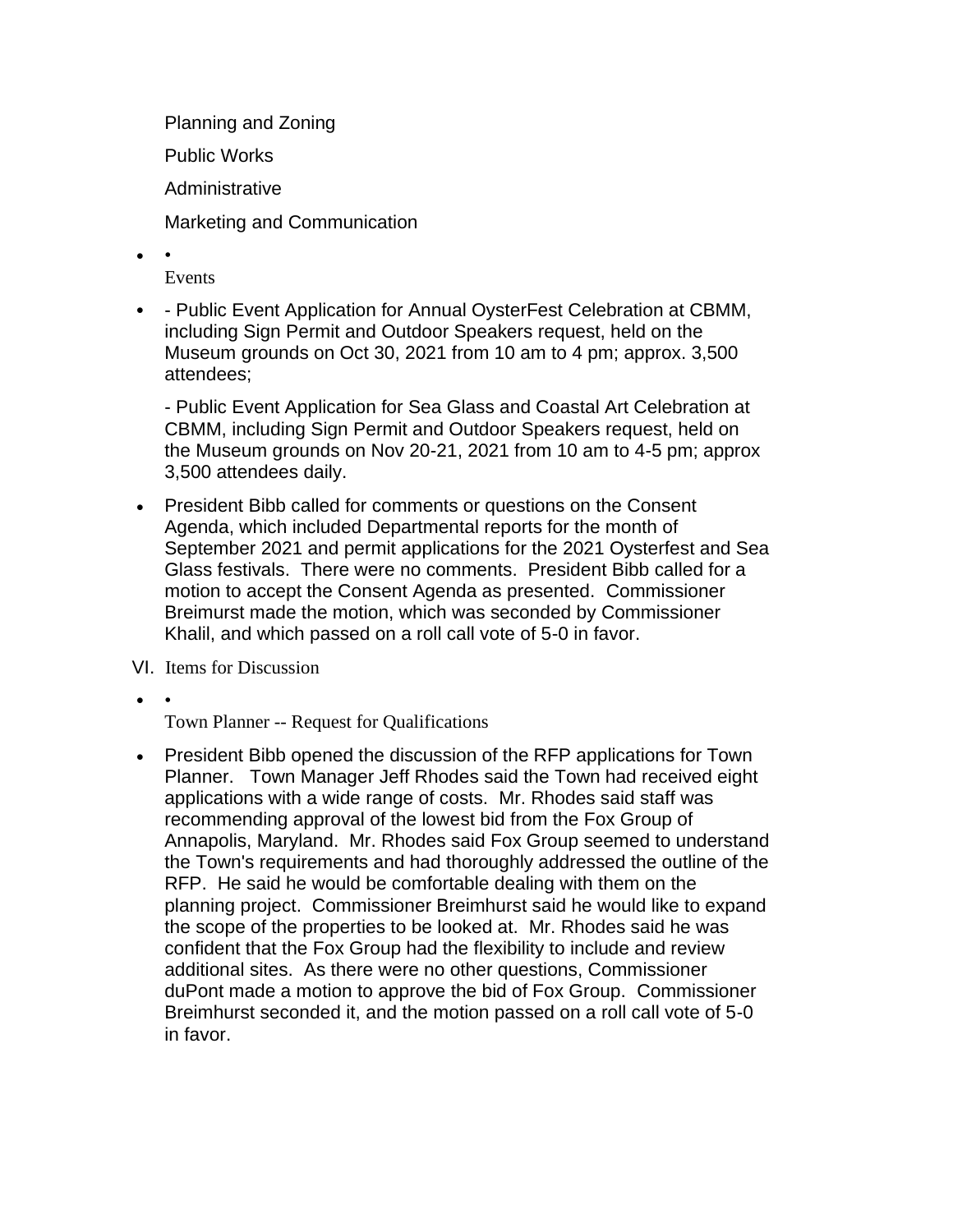- Recruiter for Town Administrator
- Mr. Rhodes said staff was recommending that the Commissioners ratify an agreement with Raftelis to recruit a new Town Manager for the Town of St. Michaels. Mr. Rhodes said the Town had received three bids and Raftelis appeared to offer the most comprehensive approach and was very familiar with the market and the State of Maryland. Commissioner Breimhurst made the motion to approve the bid of Raftelis as presented. Commissioner Khalis seconded it and the motion passed on a roll call vote of 5-0 in favor.

President Bibb said he would like to have the Planning Commission review the trash outsourcing project and provide a recommendation. President Bibb said that Jeff Knapp, Chairman of the Planning Commission, had agreed that the Planning Commission could undertake the review.

Commissioner duPont raised the issue of the upcoming State Highway Administration's (SHA) sidewalk improvement project and urged the Commissioners to obtain a Memorandum Of Understanding to ensure that if the SHA uses property on Railroad Avenue as their equipment staging area, and the use of Railroad Avenue itself, that they return the property to its original state once the project is complete.

VII. Comments from the Public

• The Commissioners then took public comment. Mike Estrella of E. Chew Avenue asked how the Town had expended Federal Covid recovery relief funds. President Bibb explained that the Town would be using the relief funds for an upgrade of the water meter system and to combat sea level rise and flooding in the town. Mr. Rhodes and Commissioner Breimhurst responded to questions from Dennis Glackin of Harbor Road concerning the choice of the Planning firm.

There were no further public comments.

VIII. Comments from the Commissioners

• Commissioner duPont urged the community to listen, cooperate and work together to move forward in a changed world.

IX. Commissioners Calendar

- - Boards and Committees interested parties by Nov 24
	- Board and Committee appointments Dec session
	- Halloween Sunday 31st of October
- The Commissioners discussed agenda items for their next meeting and for meetings in November 2021. President Bibb noted that board appointments